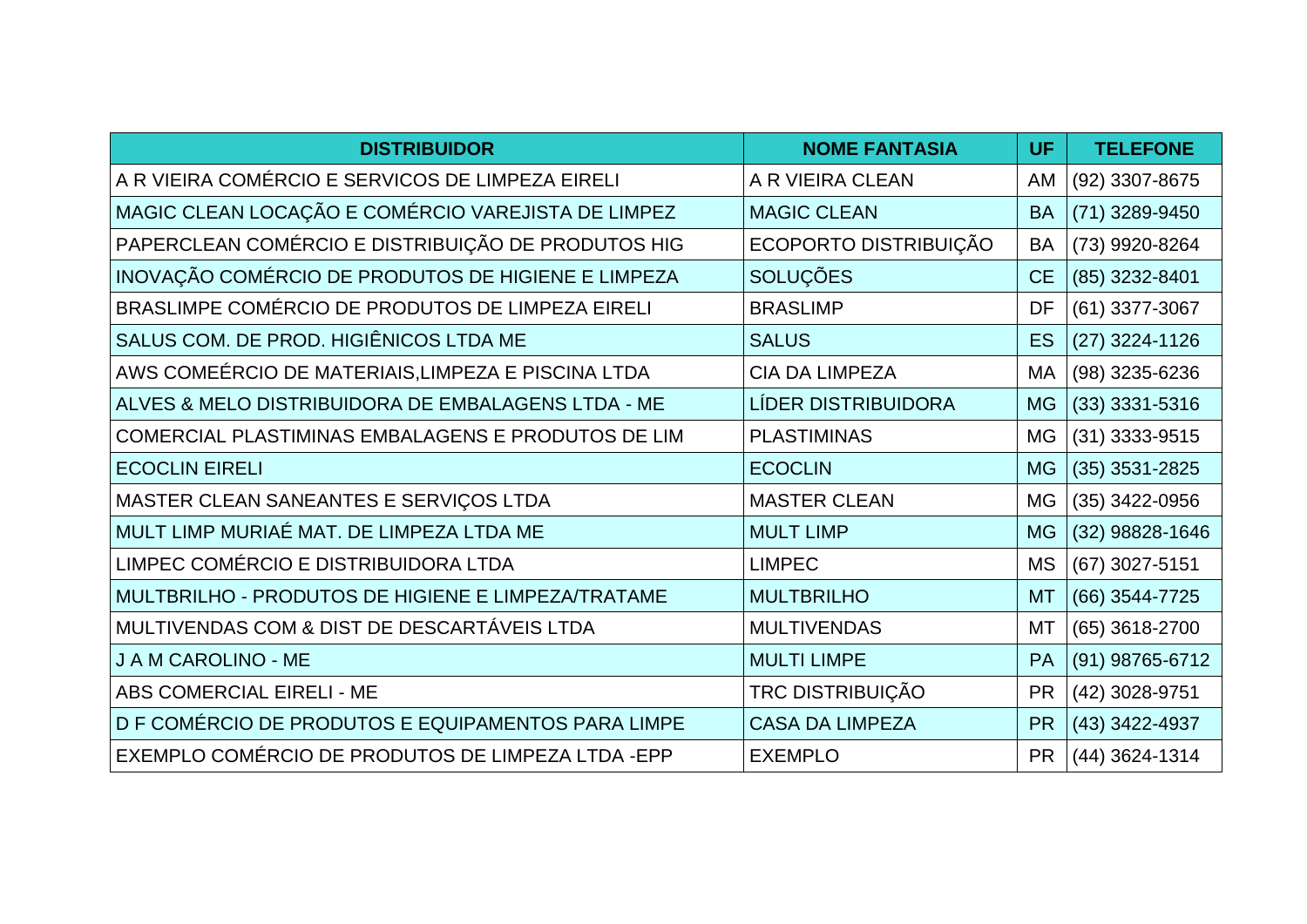| L V PRODUTOS DE LIMPEZA EIRELI                     | <b>UMA LIMPEZA</b>       | <b>PR</b> | (42) 3623-2522    |
|----------------------------------------------------|--------------------------|-----------|-------------------|
| LIMPFOR - COMÉRCIO DE MATERIAIS DE LIMPEZA E ESCRI | <b>LIMPFOR</b>           | <b>PR</b> | $(41)$ 3668-8190  |
| LONDRILIMP - PRODUTOS PARA LIMPEZA PROFISSIONAL LT | <b>CASA DA LIMPEZA</b>   | <b>PR</b> | (43) 3378-0000    |
| <b>QUERO &amp; NIETO LTDA</b>                      | <b>MAXI LIMPEZA</b>      | <b>PR</b> | (43) 3524-2005    |
| RADAEL PRODUTOS DE LIMPEZA LTDA                    | <b>RADAEL</b>            | <b>PR</b> | (45) 3525-5454    |
| REFLETE COMÉRCIO DE PRODUTOS DE HIGIENE E LIMPEZA  | PH - PARANÁ HIGIENIZAÇÃO | <b>PR</b> | (45) 3222-2500    |
| SEG LIMPO COMÉRCIO DE PRODUTOS DE LIMPEZA LTDA     | <b>SEG LIMPO</b>         | <b>PR</b> | (41) 3015-0380    |
| TOPLINE - PRODUTOS E EQUIPAMENTOS PARA LIMPEZA PRO | <b>TOPLIMPEZA</b>        | <b>PR</b> | (44) 3422-4040    |
| <b>BEMLIMP DISTRIBUIDORA EIRELI</b>                | <b>BEMLIMP</b>           | <b>RJ</b> | $(21)$ 2715-7826  |
| SANCRUZ COMÉRCIO DE PRODUTOS DE LIMPEZA E DESCARTA | <b>SANCRUZ</b>           | <b>RJ</b> | $(21)$ 3381-7496  |
| SR PRODUTO DE LIMPEZA HIGIENE E CONSERVAÇÃO EIRELI | <b>SR PRODUTO</b>        | <b>RJ</b> | $(21)$ 98327-1100 |
| PAPERCLEAN DISTRIBUIDORA LTDA                      | <b>PAPERCLEAN</b>        | <b>RN</b> | (84) 3322-8519    |
| <b>BPDIAS</b>                                      | AKEEN SOLUÇÕES           | <b>RO</b> | (69) 9908-7212    |
| ALIMPAR COM. DE PROD. E EQUIP. P/LIMPEZA LTDA - ME | <b>ALIMPAR</b>           | <b>RS</b> | (54) 3231-2482    |
| COLLEONY PRODUTOS E SISTEMAS PARA HIGIENIZAÇÃO LTD | <b>COLLEONY</b>          | <b>RS</b> | (54) 3225-7007    |
| D J SARAIVA E CIA LTDA                             | <b>DJ SARAIVA</b>        | <b>RS</b> | (54) 3232 2188    |
| <b>DAIANE CARLA KOHLS</b>                          | <b>MAXXI CLEAN</b>       | <b>RS</b> | (55) 3265-2170    |
| ECOLAV COMERCIAL DE PRODUTOS DE HIGIENE E LIMPEZA  | <b>ECOLAV</b>            | <b>RS</b> | $(51)$ 3373-6801  |
| ANDERSON DOS SANTOS SARAIVA - EPP                  | <b>MASTER CLEAN</b>      | <b>SC</b> | (47) 3369-9419    |
| BRIOVILLE COMERCIO DE MATERIAIS DE LIMPEZA LTDA    | <b>BRIOVILLE</b>         | <b>SC</b> | (42) 3028-9751    |